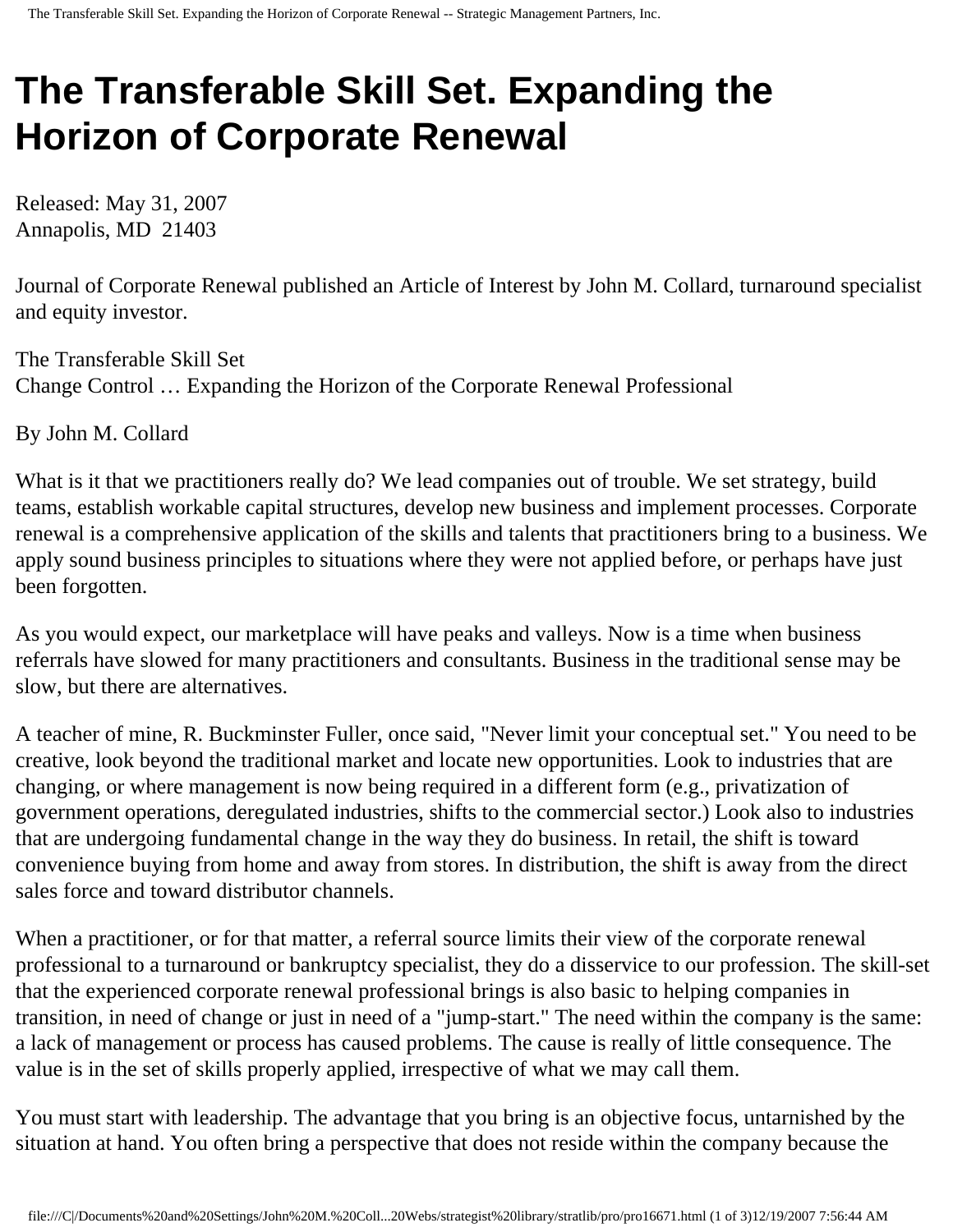players lack experience with their new situation. You are the teacher, the stakeholders are the pupils, and together you rebuild in a new direction. You effectively manage "change control."

An effective strategy is key to implementing change. In light of the new circumstances, establish a new vision. This direction is distilled into concrete goals and objectives, creating a guide for everyone to follow. Rebuilding momentum is critical to ultimate success.

Build a strong permanent management team within the company to run operations. The value of the company increases sharply with a credible team. Establish continuity in the organization to control change and allow everyone to expect orderly change. A sound infrastructure allows for succession and opportunity.

Establish a workable capital structure. You must create reasons for investors to invest. A sound strategy with a viable marketplace, delivery and production vehicles coupled with a cohesive management team will entice the investment community. Securing new capital becomes much easier when the investor sees high probability of return and a viable exit strategy.

Promote new business into the company. The company must become market driven and satisfy customer needs, and not remain technically or engineering oriented. Selling products and services generates revenue required to grow a business. Shift away from a xenophobic mentality.

Systems and processes should be implemented to control the day-to-day environment, which allows management to run the critical elements of the company. Most managers spend time on tasks where the results would be essentially the same whether managed or not. Cost control and cash management are the usual starting points, and often the only offering from many crisis managers. They should not be. The focus should be on enhancing value in the company.

The real benefit to our clients is the understanding and implementation of our skills to solve their problems. They may call what we do by a different name, but the outcome will be the same (e.g., some call it marketing, others business development, others sales, while what it produces is revenue for the company). Learn to market what we do by the terms with which our clients and referral sources are familiar.

Our industry is experiencing changes in the way practitioners do business and the services that we can provide. Please feel free to contact me with your thoughts and ideas at 410-263-9100.

The Transferable Skill Set: [Skill => Derivative]

Bring Leadership => Objective Focus, Teach, Manage Change Control Set Strategy => Vision, Direction, Momentum Build Management Team => Establish Credibility, Continuity, Infrastructure Establish Capital Structure => Create Reasons to Invest, Secure New Capital, Provide Exit Strategies Promote New Business => Market Driven, Sell to Generate Revenues Implement Processes => Manage Cash, Control Costs, Enhance Value